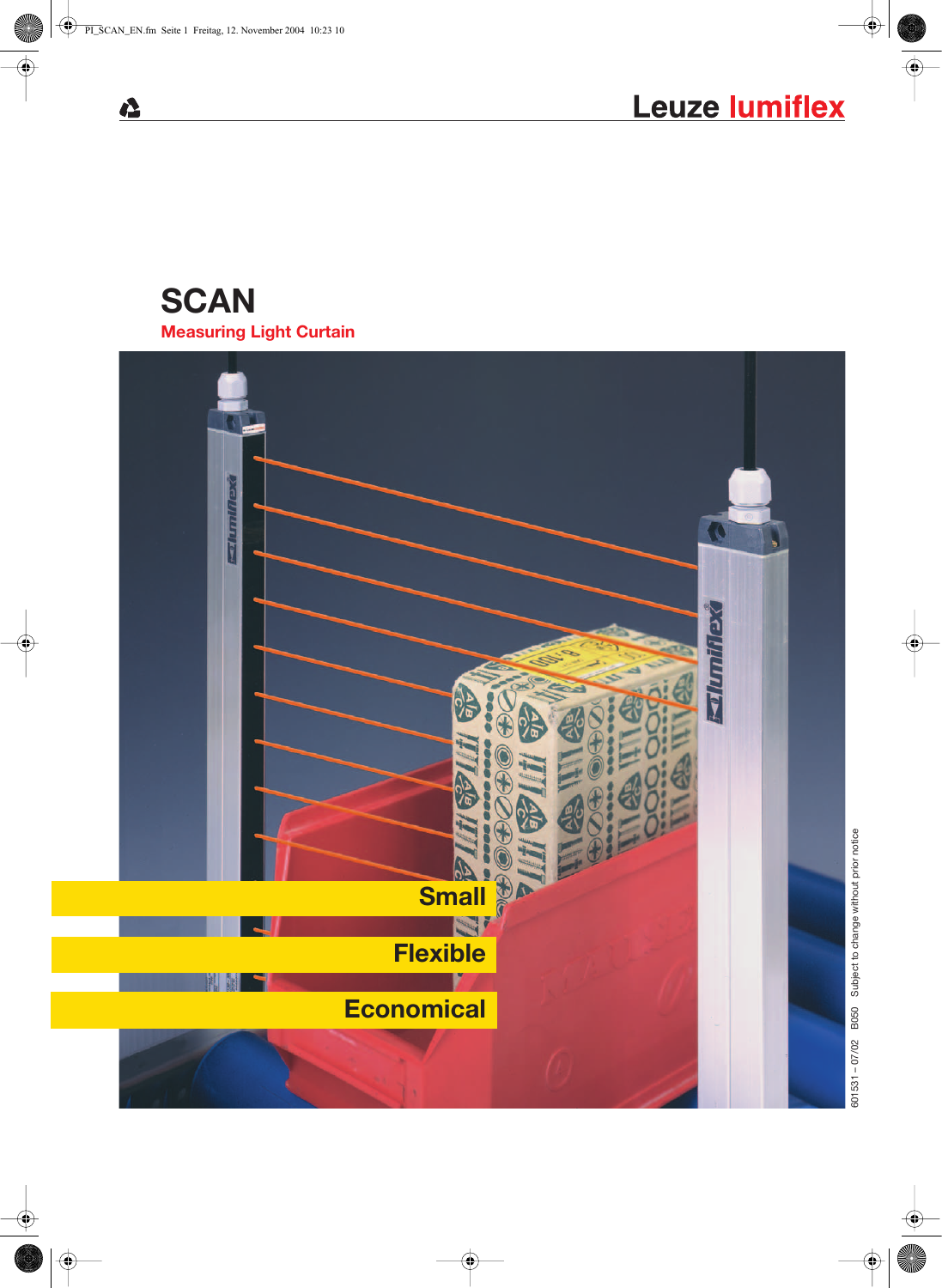# **Overview of SCAN**

Optoelectronic measurement technology does not have to be complicated. Consisting of a transmitter and a receiver, SCAN light curtains operate much like a light barrier. Infrared beams projected from the transmitter to the receiver produce a grid-type measurement field.

The status of the individual light axes ("light path unobstructed" or "light path interrupted") is stored in the receiver. These data are then transmitted via serial interface and a PLC driver program directly into the working memory of the connected PLC control, where it can be further processed depending on the requirements of the application. For performing simple detection tasks, the presence of objects in the measurement field is indicated by means of a pnp output.

## **The advantages**

- **•** Measurement field up to 6 m wide, from 900 mm to 3000 mm high
- **•** 30 mm resolution at every position of the measurement field
- **•** Can be connected directly to the PLC control (e.g. Siemens S7-200)
- **•** pnp switch output for measurement field status
- **•** Simple connection due to M12 connector
- **•** Possible to link measurement planes by cascading devices
- **•** Contamination and error signal output to the PLC
- **•** Compact design (17 mm x 33 mm)





### **Plug and scan**

Convenient M12 plug-in connections and the pre-installed driver program allow for a quick start-up. Plug in SCAN, load the driver program, and get started!

#### **Cascading**

If measurement is to take place in different geometric planes, SCAN master and slave units can be switched in succession via a plug-in connector cable.

#### **S7-200 Driver Program**

The driver program, available as an accessory, captures the measurement data via Port 0 of the S7-200 control and deposits them in one of the two working buffers. When required driver programs for other PLC controls are available.

### **SCAN as a Stand-alone Unit**

SCAN can independently perform simple detection tasks, such as controlling projection or the presence of an object, with its pnp output "measurement field status".